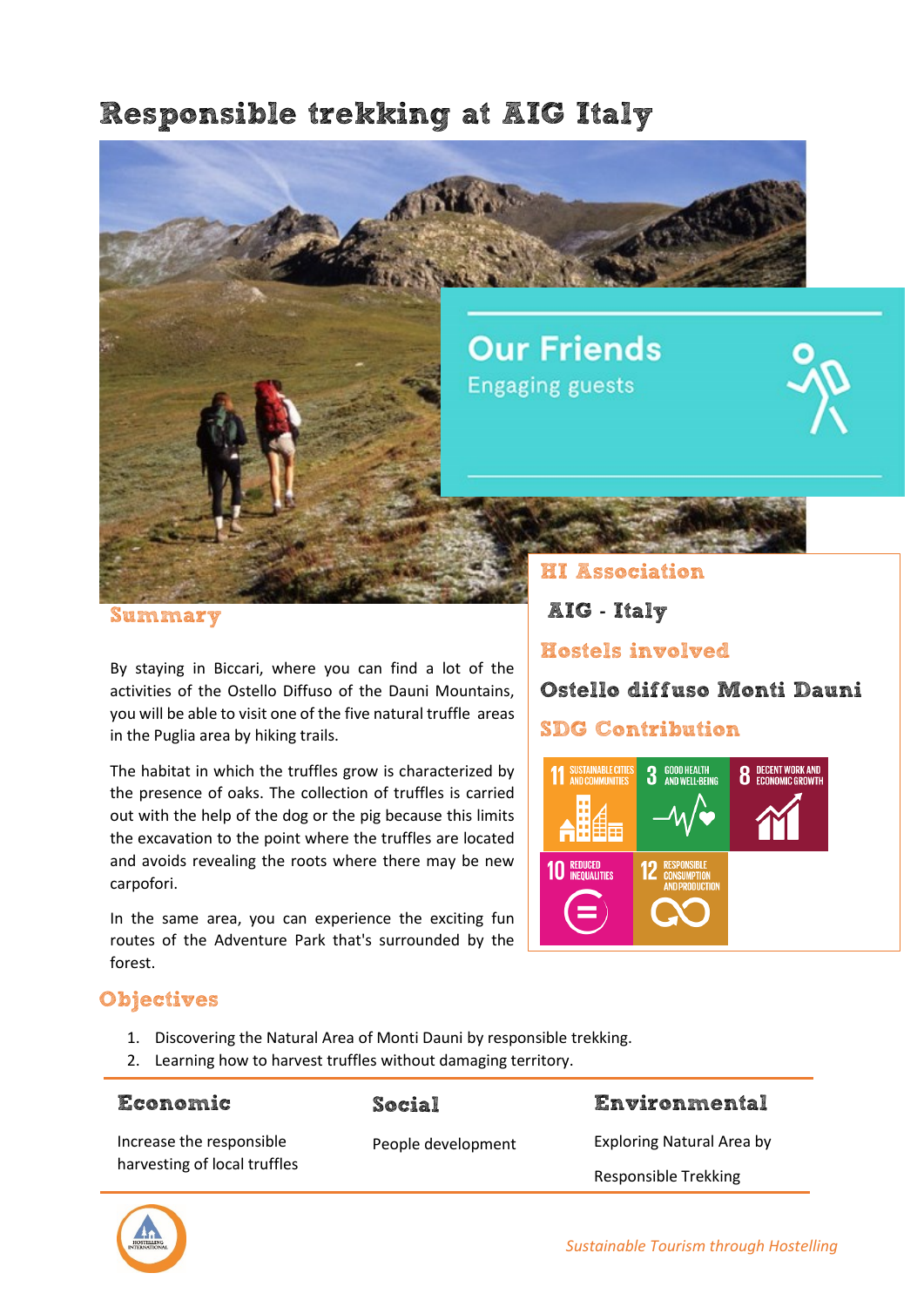# Methodology

Exploring the Dauni Mountains on foot while respecting the flora and fauna in collaboration with the local community of Biccari that knows better than anyone the beauties and difficulties of these places. It is the best way to visit these wonderful areas without negatively interfering with the environmental ecosystem.

### TREKKING ACTIVITIES

Before starting every trekking or hiking activity, we do a short briefing to inform the guests about the aspects of the area that is going to be explored, such as the different naturalistic routs, paths features (type of terrain, length/duration, etc.), but also the great variety of flora and fauna which is possible to meet along the walking experience.

We highly recommend the equipment required: trekking boots, clothing according to the season and to the altitude, a bottle of fresh water (especially during the summer) and other useful things. If the guests miss the required equipment, we can find a solution (even if it will be better knowing that at the time of the booking).

We try to organize a tour suitable to everyone, so according to the degree of difficulty and physical abilities, we offer different choices of paths.

Each tour is guided by certified naturalistic and geological guides who are passionate about the mountain and, above all, are community members.

The tours are set up to guarantee safety standards and the guides are endowed of at least a First Aid kit in order to immediately attend the guests in case of hurt or wound.

#### TRUFFLE HUNTING TOUR

Regarding the truffle hunting tours, we have to specify that they are organized just in a defined area and in indicated period of the year. The harvest is done in ways that do not damage the truffle grounds:

At the beginning of every tour, we inform our guests about the various types of truffles, techniques and behaviour to harvest. For example, for the harvest is allowed solely blades not more than 15 cm long and tips not wider than 8 cm (the holes or perforations opened for extraction must afterwards immediately refilled with the soil excavated).

The walk is suitable for all, although trekking shoes are advised for the experience.

The truffle hunter usually shows HI guests how to find truffles walking through the woods, watching as the dog snuffles around to detect treats hidden beneath the forest floor and digs for the edible treasure. The hunter also shows how to use truffles in the best way, giving all the secrets, and how to cook and enjoy them.